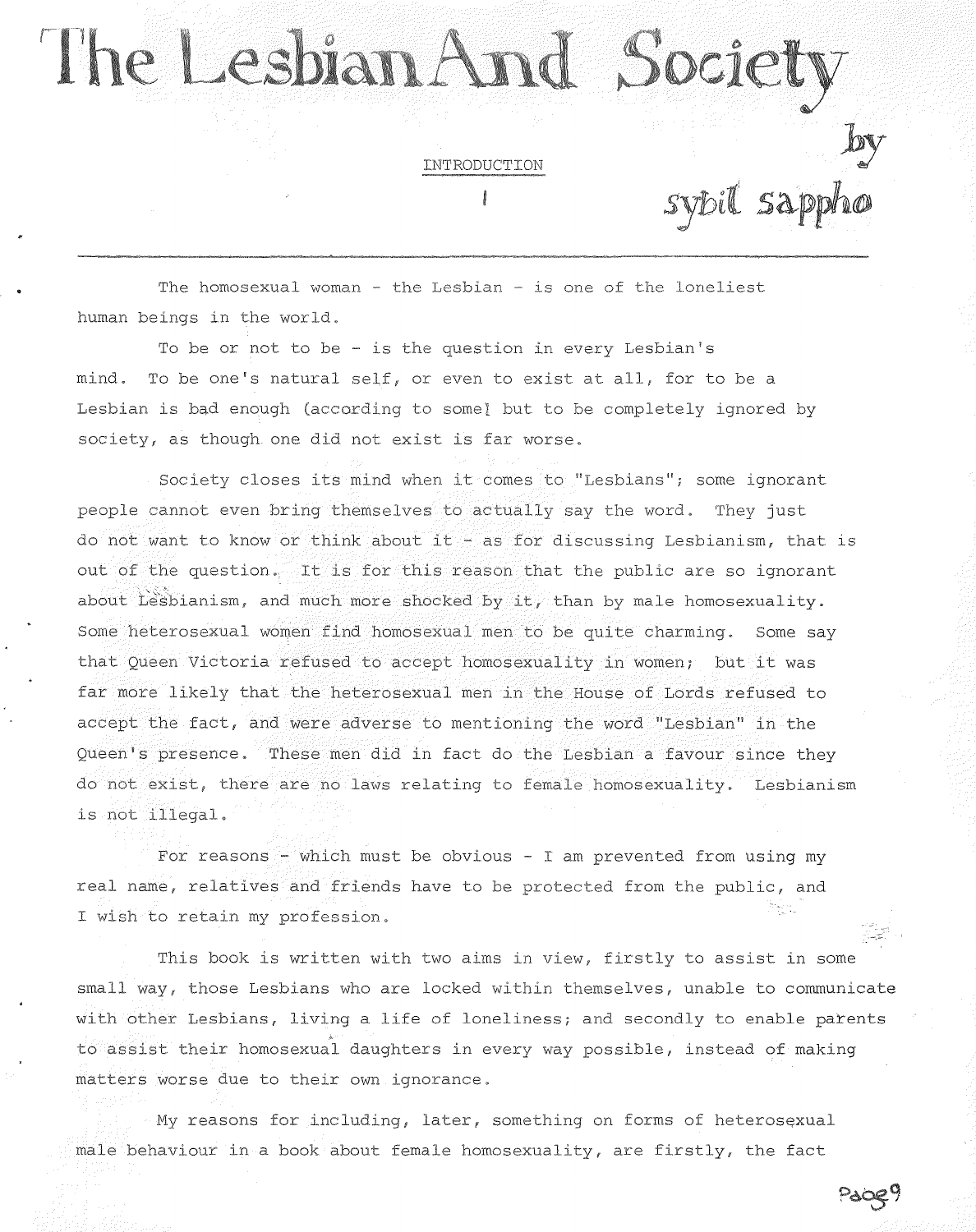which is now well known in medical circles, that this type of sexual and social behaviour is one of the many causes which forces a child to develop the homosexual side of her/his inherent bisexuality, since no child in its right mind would want to marry or be like this kind of man. He is their nearest example of how a man should behave towards his wife and society. Unfortunately he exists in half the male population of the world, hence the vast increase in divprces over the past years. Women are no longer prepared to accept what's handed out to them, they are taking the trouble to educate themselves about the facts of life, and their own sexual abilities. In many ways women have only themselves to blame, for allowing themselves to be used as servants, and for allowing their sons to grow into egoistic little monsters, unable to look after themselves, because they consider menial tasks beneath their dignity, and expect their women to wait on them. My second reason is because many Lesbians, who consider themselves to be tough "butch" types, base their behaviour in public and towards their female partners on this type of heterosexual man - thier father, who may possibly have been a three 'S' man - Self, Sex, and Stomach being his main interests in life.

It is unfortunate that the type of heterosexual man I will be describing is very unlikely to read this book - if he can read - and even then he will flick straight to the chapter on sex, and then throw it away. All Lesbians should realize, and of course many millions do, that not all men are brutes, some are thinkers and are capable of love, tenderness and extreme kindness towards women; this of course depends a great deal on how their mothers have brought them up, and as to how their fathers have treated their mothers in front of them. To be a man is easy - but to be a "gentle"man, especially when under provocation, requires self control, discipline and practice. A "gentle"man can be found in all walks of life, although it is difficult for a man to achieve this in certain groups of society, where gentleness towards one's fellow man is regarded as a form of weakness.

Lesbians, who go through life hating half the world's population because they are men, do not give themselves a chance to achieve very much, in a male dominated society. Thos who do try to be "gentle"women, without being too effeminate, or taking on the female role to excess, discover that the world is not against them and they do succeed in their careers.

The word homosexual is derived from the Greek prefix "homos" which

pabe 10

à,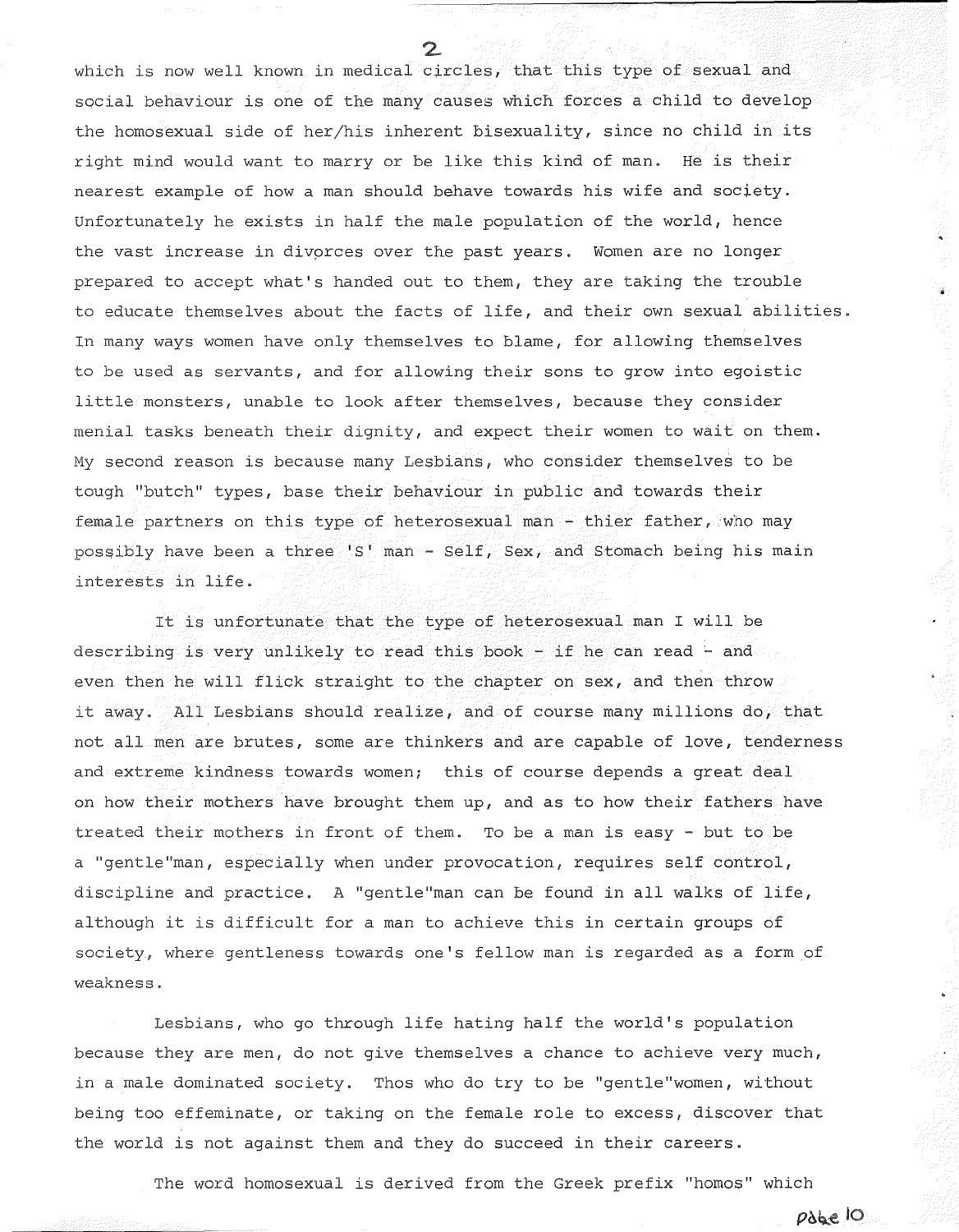means "the same as". The word homo sapien refers to the human being, not just man ... but the human; this includes woman, which some men are inclined to forget.

Female homosexuality is described as lesbianism, sapphism, or tribadism - but to some ignorant people it is not homosexuality, that is a purely male prerogative; although they are also called insulting names such as poofter, faggot and many other derogatory terms .

• *r* 

..

Sappho, who was an Ancient Greek poetess, lived in about 613 B.C. on the beautiful little island of Lesbos in the Aegean Sea. She was a Lesbian, and formed a literary group for women with similar sexual preferences. The Ancient Greeks were bisexual - not homosexual as many seem to think.

The word Tribadism is derived from the Greek "to rub". This word is not very appropriate, since in both the homosexual and the heterosexual forms of love making, the woman's sexual satisfaction comes from the rubbing of the clitoris, and not from the insertion of the penis. The insertion of the penis into the vagina is for the purpose of reproduction; Mother Nature included sexual satisfaction for the majority of heterosexual men, and an amazingly few females. Some estimate that as high as 70 per cent of the women in the world have never had a proper orgasm, and do not know that they are capable of having one.

Many heterosexual males have written at great lengths about male homosexuality, but no mention has been made about the female, since it does not exist according to some muddled thinking people. There are medical books which contain medical histories about Lesbians who have had mental breakdowns. Why should a homosexual mental breakdown be any different from a heterosexual, both are usually caused by the same type of problem, sex, loss of a loved one or financial difficulties, although the Lesbian has the added mental stress of being unaccepted by society, her family and her religion, these three cause terrible internal conflicts and tensions.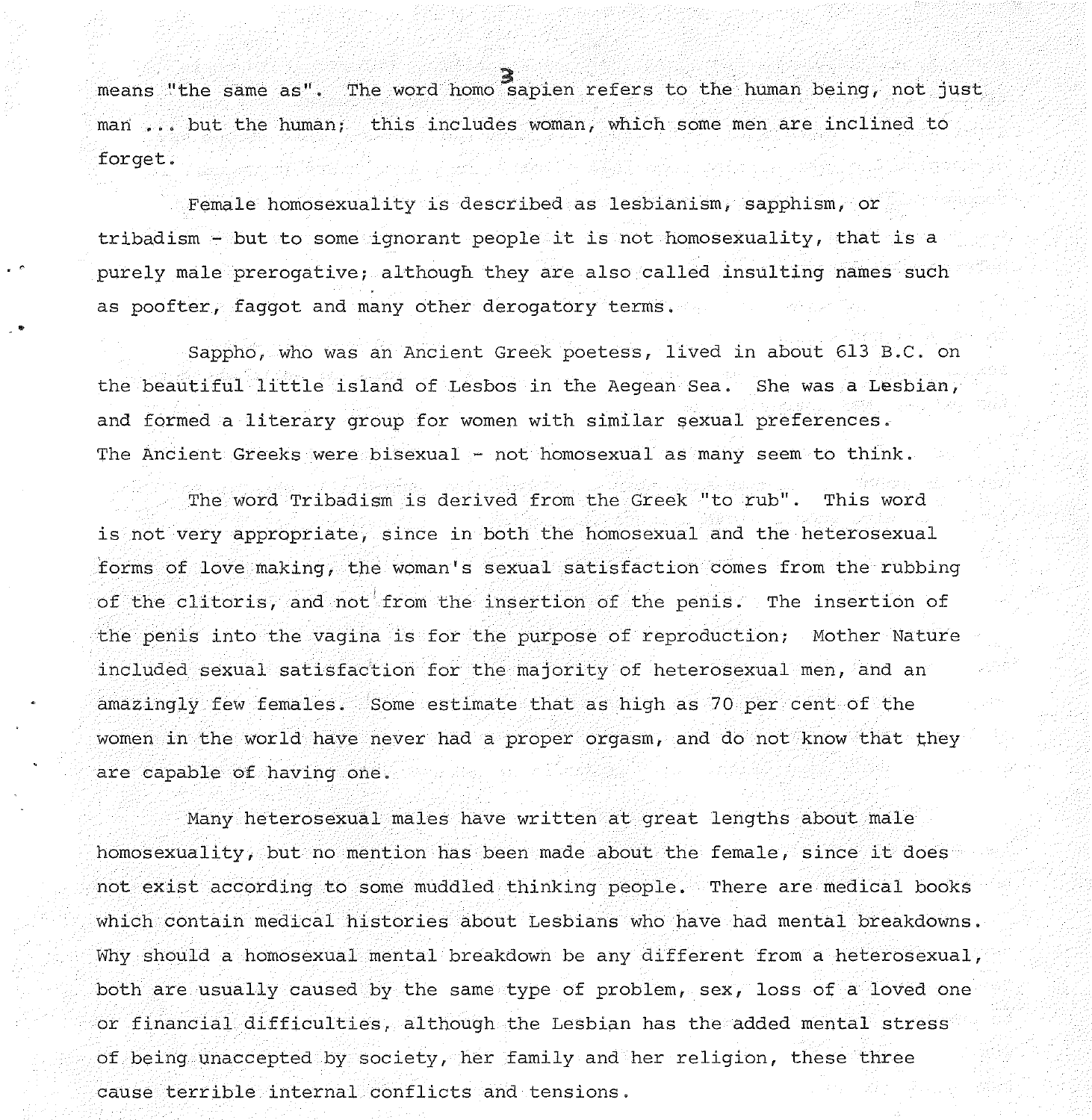herself, and enable her to accept her homosexuality. Unfortunately there are still a large number of medical practitioners and psychoanalysts who experiement on homosexuals with drugs and electric shocks. This is one way of keeping one's consulting room full of patients, since there is no cure for homosexuality. If the same treatment was made violent or prolonged enough one could give a happily married heterosexual woman a violent aversion to heterosexual intercourse. Is this a cure for heterosexuality - or merely a way of frightening her against her previous sexual behaviour. Aversion therapy is not a cure, it is merely a violent repressive conditioning of sexual instinct. Cures have been claimed, but it is doubtful as to whether the patient was a true Lesbian.

To be regarded as "queer", evil, filthy, or the creation of the devil is bound to have an effect on any human mind, especially when there is no one with whom one can discuss Lesbianism.

There is no literature to enlighten one, as to why one is what one is, or feels the way one does. Novels such as Radcliffe Hall's "Well of Loneliness" may have been well written, but it ended as they all do, in the. same despondently tragic fashion. None bring to light the fact that many Lesbians have lived happily together all their lives. Lesbians can be happy if they make an effort to understand their homosexuality and not carry it as a burden; this is difficult with so much against one, but it is possible.

The loss of a loved one is something every Lesbian has suffered. Their sufferin g has to be in silence, some cannot tell those who are nearest to them - their parents, who have given them their lives, food, clothes, toys and other necessities - but not true love and understanding. These parents have closed their minds against their own child, they could not be bothered to find out as to why their daughter is off her food, as to why she seems to be unwell. And if they were told the repercussions would resound around the world. They would ask such questions as "Why have you done this to us, we have given you everything you need?" What these selfish parents forget is that their child did not ask to be born a Lesbian, neither did they do very much to prevent her developing into one during her infancy. Love without complete understanding cannot be true love. Everyone recognises and sympathizes with the jilted lover or the widowed partner as long as they are heterosexual.

There are still hundreds of homosexual women who are unable to accept what they are. They are unable to discuss their problems, even with other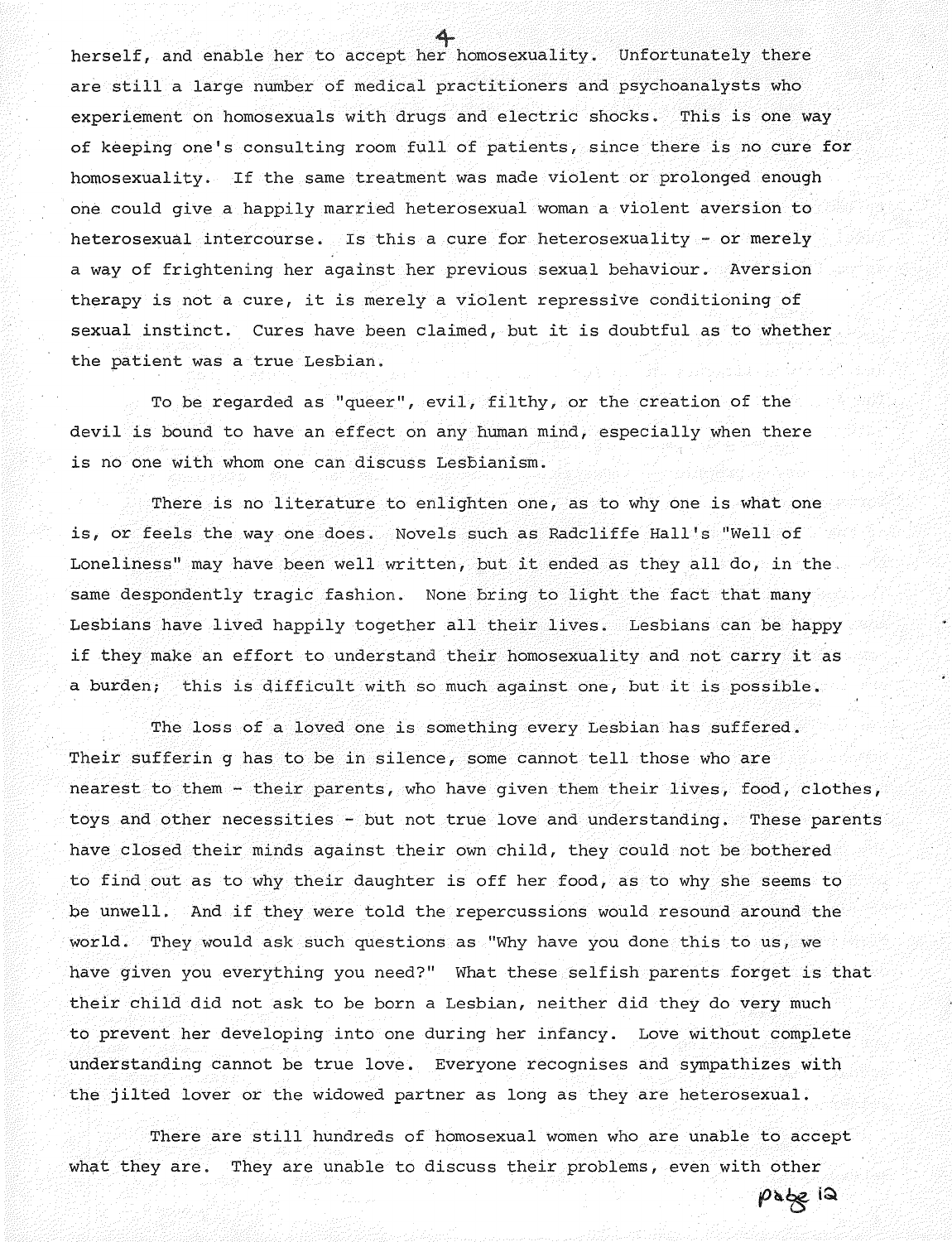Lesbians. If they are religious and conscientious mental stresses will develop, causing sickness, nervous breakdowns and sometimes suicide; add to this the loss of a loved one and serious depressive illness will follow. At this stage the doctor and psychoanalyst are called in; with electric shocks and drugs, plus selfish ignorant well meaning parents, matters become worse for the grieving Lesbian. She is subjected to nothing less than sheer mental cruelty by those who are supposed to love her. "You should try to go out more dear - find yourself a nice young man, and start to think about getting married and settling down with your own children" is a typical remark made by parents to their Lesbian daughters. If by this time the Lesbian has not ended up in a mental home, she will have taken to drink or drugs, as so many homosexuals do, to drown their problems, even for a short time. Some sensible Lesbians leave home, and start living their own lives, seek out others with similar problems and "come out" into the friendly homosexual world. Homosexuals are inclined to drift to larger cities, where they can live unnoticed by relatives, neighbours and friends. There are greater opportunities of meeting others, work is more easily available, and life takes on a different hue.

The feeling of guilt, which a large proportion of Lesbians suffer from, is created due to the ignorance of the medical profession, certain members of our so-called Christian society, and the parents of Lesbians, many of whom refuse to accept the Lesbian as a human being, created by  $God,$ although some pious people think it was by the devil. "Judge not, that ye be not judged. For with what judgement ye judge, ye shall be judged." Puritanical pious people are too quick at quoting the Bible when it comes to the subject of homosexuality. They forget that pious men like themselves wrote the Bible, the Ten Commandments and many of the wonderful philosophies, on how to live one's life, treat and LOVE one's neighbour. This includes homosexuals, who are human beings, and have a right to be treated as such.

Some ignorant heterosexual men, and there are many to be found in all walks of life, cannot accept that a woman can actually get complete sexual some ignorant heterosexual men, and there are many to be found in all<br>walks of life, cannot accept that a woman can actually get complete sexual<br>satisfaction without a penis being involved. They forget that the vagina is there purely for reproduction, not for a woman's sexual satisfaction. Both sexes, female and male, can get complete sexual satisfaction without the vagina being involved. These men can only accept all this as a personal

pobe 13

 $\mathbf{r}$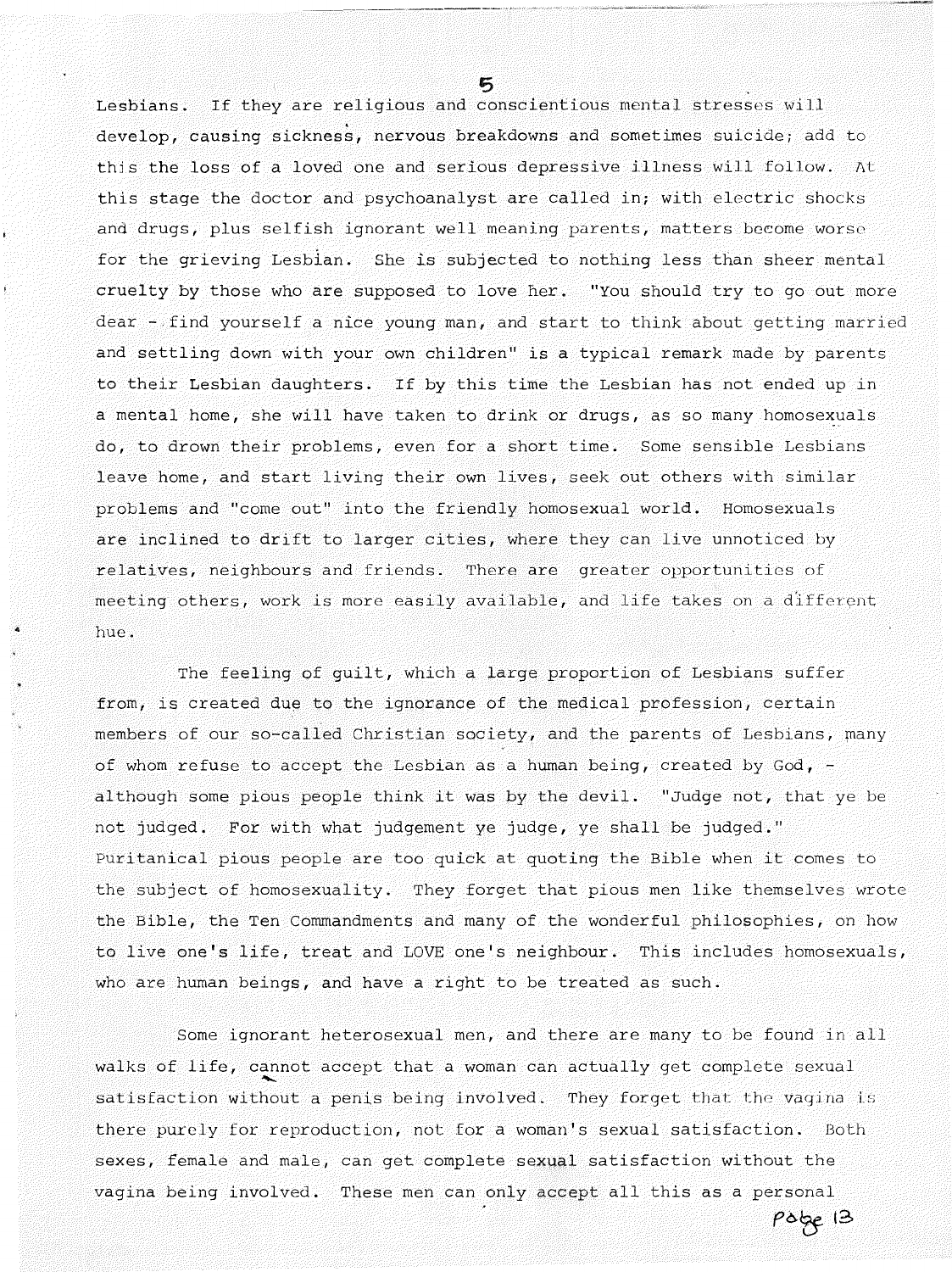challenge; if they could only get hold of a Lesbian and make love to her, then everything would be alright. What they forget is that over half the prostitutes in the world are Lesbians, and that when they have finished their work they go home to their girl to be properly sexually satisfied - to have a real true orgasm - and not have to pretend that they have had one to satisfy their client, as so many heterosexual wives have to do as well. This type of ignorant heterosexual male is to be found in such safe institutions as the church, government offices and the armed forces; they will not accept the fact that Adam and Eve sprang from the imagination of some pot-bellied male sitting in the desert chipping hieroglyphics out of a stone tablet. Thank God all heterosexual men are not like this - otherwise Lesbians would still be burnt at the stake as witches.

Before the Christian era, Jews, homosexuals and other minority groups were accepted by society. The pious Christians have persecuted all these groups ever since their own persecution ceased. Lesbians were burnt at the stake as witches while male homosexuals were tied around the base to act as "faggots" to kindle the Christian fires. If Jesus came back to us again, he would be socially crucified, by the same type of pious thinking heterosexual men. Many ask the question, "Why did Jesus have men around him all the time, was he in fact a homosexual? Why did he not get married, and if he did, why is there no mention of.it in the Bible?" Celibacy is a deviation from what is considered to be normal, when one is considering the sexual preferences of a homo sapien; and yet celibates are not included in the list of sexual anomalies and perversions.

The prurient curiosity of certain heterosexual males makes them wonder just how do Lesbians make love? Most have the quite erroneous belief that a dildo or artificial phallus is frequently used by Lesbians. This is incorrect; a large proportion of Lesbians have never seen a dildo, many have never even heard of them. What these men forget is that the penis is not God's gift to woman, it is merely for the purpose of reproduction. If a woman does not wish to have children, she need not marry a man to obtain sexual satisfaction, only to achieve social status in a male-dominated society. What goes into her body, and what comes out of it is entirely up to her, she has every right to decide for herself. Apart from the laws relating to buggery, incest, carnal knowledge, rape and a few minor ones known only by the legal profession, a heterosexual male can do what he likes with his own body. A surprisingly large number of heterosexual men commit buggery, incest and

**r6,':f itt-**

 $\epsilon$